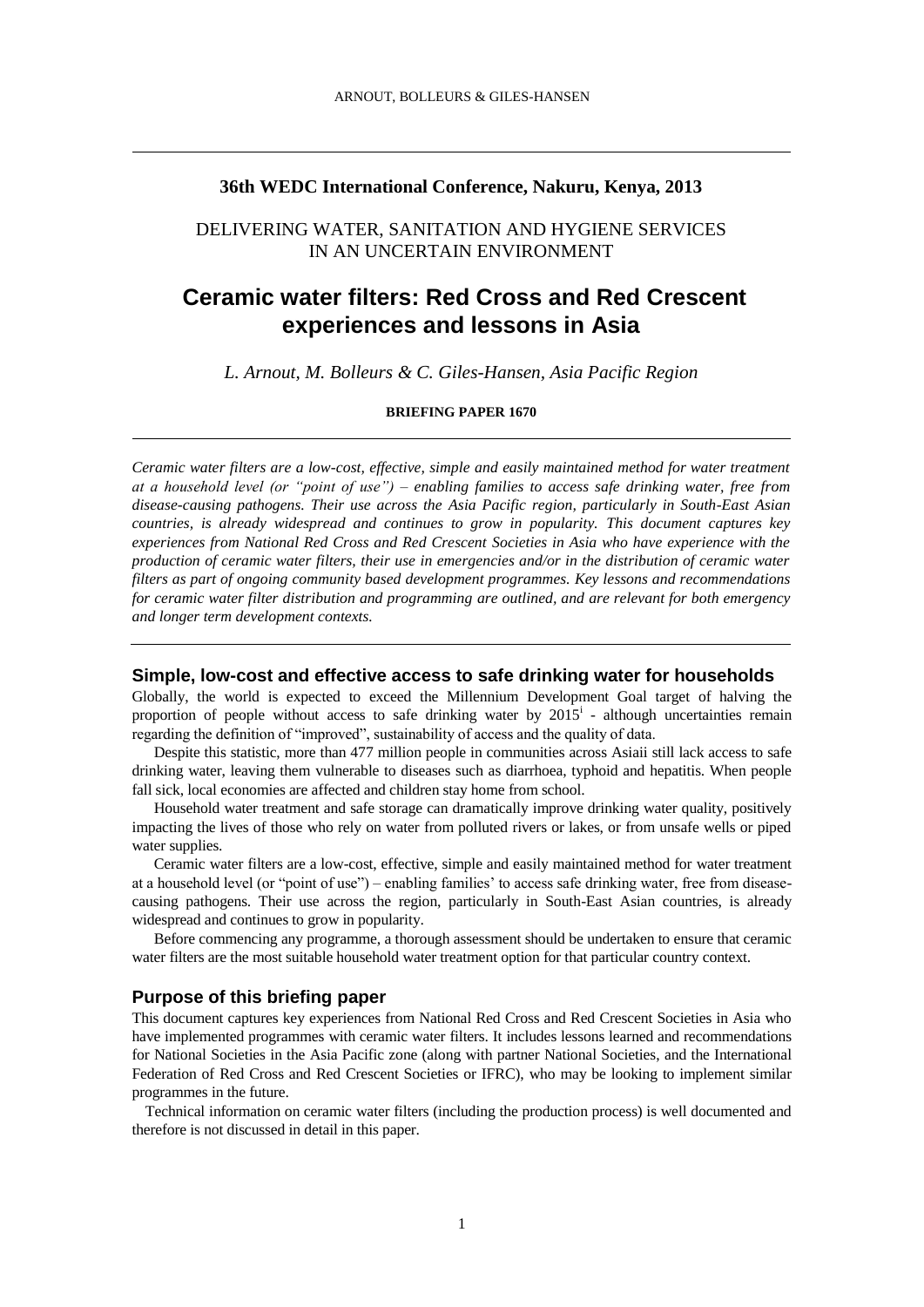# **Ceramic water filters and the Red Cross/Red Crescent context**

Ceramic water filters are promoted under the IFRC's Global Water and Sanitation Initiative (GWSI) as a low-cost and appropriate technology for providing access to safe drinking water<sup>iii</sup>. The IFRC standard Water and Sanitation Disaster Response Kit 2<sup>iv</sup> can include 400 ceramic water filters as an alternative to chemical household water treatment options (for example chlorine tablets and flocculation/disinfection sachets) as a pre-positioned emergency response tool for up to 2,000 people (400 families).

In the Asia Pacific zone, various National Societies have experience with the production of ceramic water filters, their use in emergencies and/or in the distribution of ceramic water filters as part of ongoing community based development programmes (usually with the support of partner National Societies). Key lessons and recommendations for ceramic water filter distribution and programming outlined below are relevant for both emergency and longer term development contexts.

The Cambodian Red Cross has been producing ceramic water filters since 2003, and the Sri Lanka Red Cross Society began producing, distributing and subsequently selling ceramic water filters in collaboration with the American Red Cross following the 2004 Indian Ocean tsunami (see box entitled "Sustainable income generation in Sri Lanka" at the end of this paper for further details). Over 36,000 ceramic water filters have been produced by the Sri Lanka Red Cross factory since 2008.

The Cambodian Red Cross, Myanmar Red Cross Society and Vietnam Red Cross have worked in partnership with the French Red Cross to distribute ceramic water filters in both emergency response and as part of community based water and sanitation programmes – with a total of 28,389 ceramic water filters distributed across the three countries to date.

#### **Overview of ceramic water filter technology**

Pot type and candle type ceramic filters are the two most common (see Figures 1 and 2).

Generally, a porous ceramic filter sits on top of a plastic or metal receptacle, which is fitted with a tap. The ceramic filter material has tiny pores or microscopic holes specifically designed to trap small solid particles and pathogens, while letting water pass through slowly.

Untreated (or raw) water is filtered through the ceramic by gravity, a process which effectively traps any bacteria, protozoa, amoebas or parasites that are present in the water. Both the pot and candle type filters can be impregnated with colloidal silver, which inactivates any remaining bacteria as the water passes through.



Filtered water drops into the receptacle below where it is stored, ready for immediate consumption. The trapped bacteria and contaminants remain behind on the surface of the filter. The filter can be used until it clogs up and the water filtration rate has significantly reduced – then it needs to be cleaned. The candle or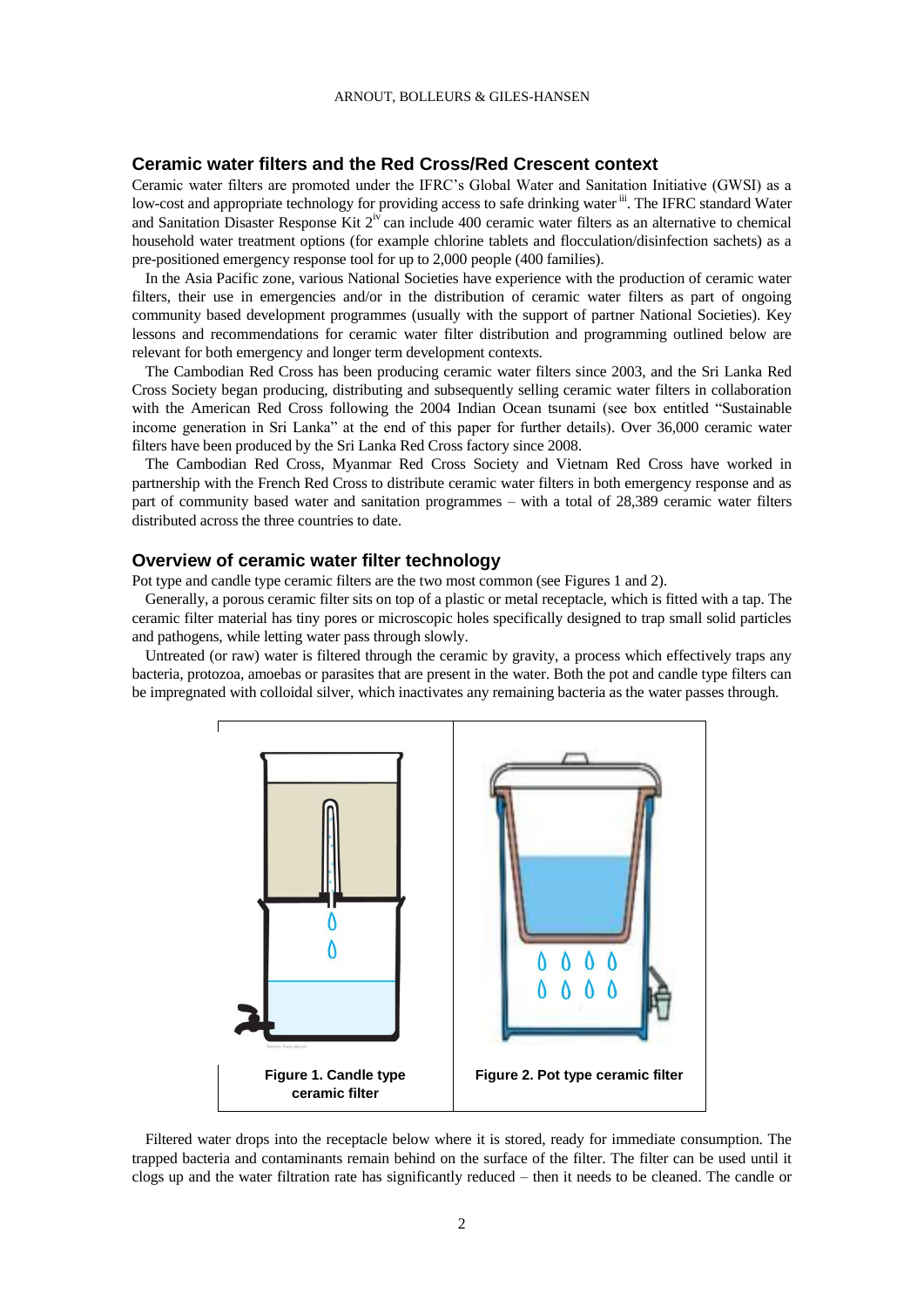the clay pot should be cleaned with a soft brush and then thoroughly rinsed with clean or boiled water. Soap can be used on the candle but not the clay pot filter, and the receptacle container (including tap) should be cleaned periodically with soap and hot water. The candle should also be boiled after cleaning to kill any remaining pathogens.

See box below entitled "Training before distribution and monitoring of use" for details of Sri Lanka Red Cross Society's training program for beneficiaries and follow-up activities.

Key advantages and limitations of ceramic water filters are summarized in the box below.



Quality control of the ceramic water filter production process is critical to ensure that the filters actually remove contaminants as intended and that they do not break easily. Although various quality assurance processes do exist, there is no international standard for certification of ceramic water filters<sup>vi</sup>.

Quality control methods such as flow rate testing, visual inspection and measurement of E. coliform bacteria removal are used by both Cambodian Red Cross and Sri Lanka Red Cross Society during their ceramic pot filter production processes. Sri Lanka Red Cross Society has its production process certified by a national research institute.

# **Training before distribution and monitoring of use**

"The ceramic filter programme in Sri Lanka (Sri Lanka Red Cross Society production facility set up following in depth analysis after the 2004 Indian Ocean tsunami – in 2 years over 12,000 filters were distributed) includes an obligatory training with audio visual materials, lectures and practical exercises. The film talks about proper hygiene practices related to water and sanitation and disease transmission. The practical training shows the future beneficiaries how to correctly clean the ceramic water filter element. This is followed by a household visit to a selected number of households after a week to confirm proper use of the filters. After one month a follow up visit is made and presence/absence tests conducted whereby the biological water quality is measured. Those testing positive are targeted after three months with a third household visit and additional training and information is provided and possible re-testing."

Page 8, Literature review – Ceramic Water Filters, Bolleurs, M. for American Red Cross, May 2008.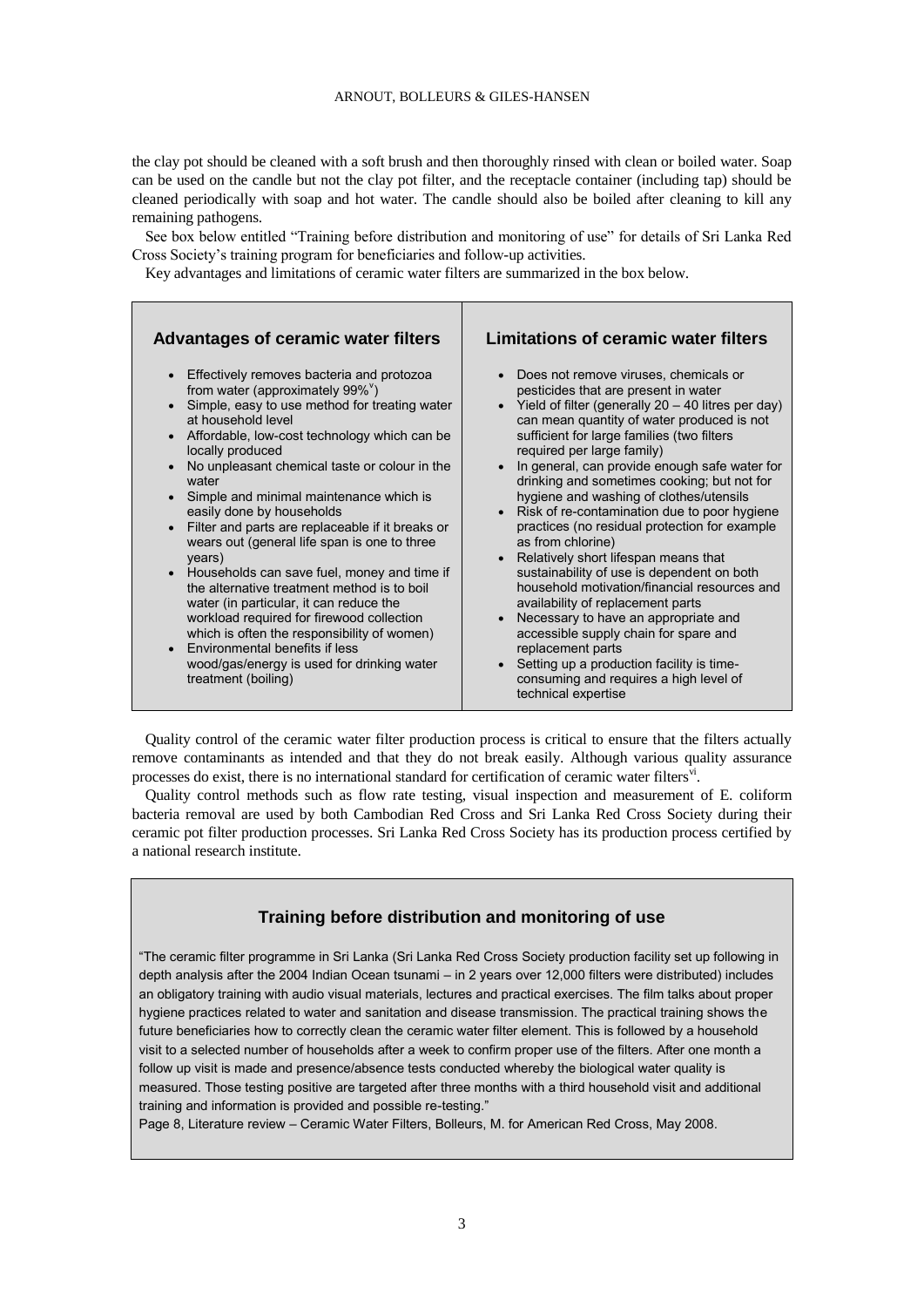#### ARNOUT, BOLLEURS & GILES-HANSEN



**Photograph 1. A Myanmar Red Cross Society volunteer explaining the use of ceramic water filters as an alternative to traditional household water treatment practices.**

Source: French Red Cross



**Photograph 2. A Sri Lanka Red Cross Society volunteer conducting pre-distribution training on ceramic pot filter cleaning.** 

Source: Tharanga Pradeep

## **Ceramic water filters in emergencies: distribution approach and experiences**

The critical approach of "no training - no distribution" for household water treatment interventions in emergencies is equally applicable to ceramic water filters. Photographs 1 and 2 above show such trainings being conducted by Red Cross volunteers in Myanmar and Sri Lanka.

Sufficient resources (time, money and people) for hygiene promotion activities, follow-up trainings and monitoring and evaluation visits must be included in all emergency and recovery programme budgets from the outset. Monitoring of ceramic water filter use can be integrated with ongoing community based development programmes (particularly those which may be implementing community based health and first aid or Participatory Hygiene and Sanitation Transformation (PHAST)).

Extra emphasis should be placed on quality control mechanisms if a large number of ceramic water filters are produced in a relatively short timeframe. Poor quality control may mean that filters break easily; people may start to believe the filters are not effective and then they gain a reputation of low quality.

Myanmar Red Cross Society and Cambodian Red Cross, both supported by the French Red Cross, distributed ceramic pot filters to vulnerable households following cyclones Nargis in 2008 (10,614 filters) and Ketsana in 2009 (1,000 filters) respectively.

In Cambodia, once targeted households were identified, a four step method for training and distribution was used:

- 1. **Explain:** Cambodian Red Cross community volunteer explains the filter components, what the filter does and how it works, benefits of use, procedures for use. Cambodian Red Cross have developed a movie on ceramic water filter use which is also shown.
- 2. **Demonstrate:** Cambodian Red Cross community volunteer demonstrates how to use the filter and cleaning procedure.
- 3. **Practice and Test:** Household member practises filling, using and cleaning the filter while being evaluated by a Cambodian Red Cross community volunteer. If the household member demonstrates sufficiently - they "pass" and are given a certificate and a coupon to retrieve the ceramic water filter..
- 4. **Exchange certificate for filter:** At a specified distribution point and time, the household member exchanges their coupon for a ceramic water filter (includes cleaning brush, soap and instructions in local language).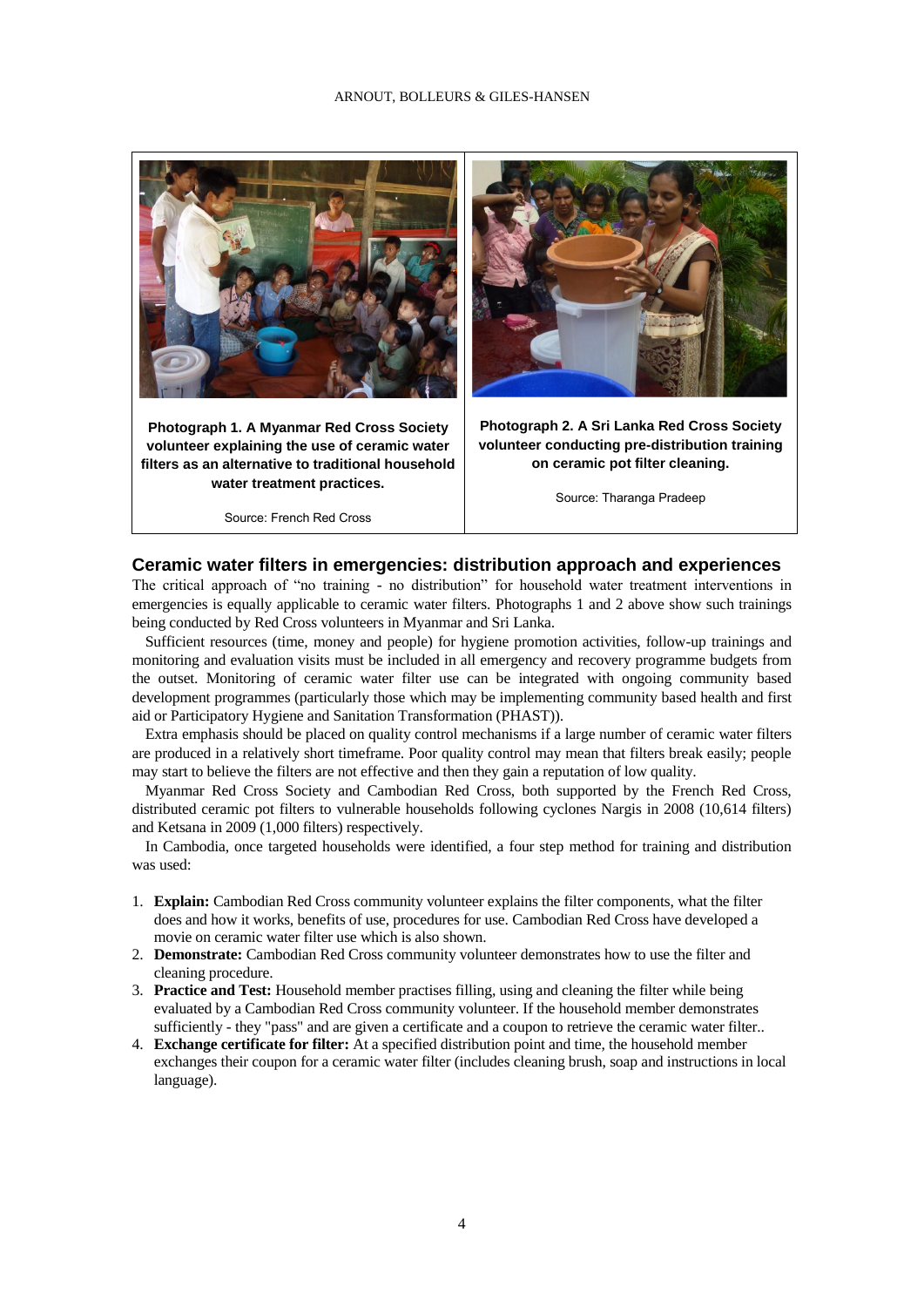## **Key lessons learnt and recommendations**

These key lessons and recommendations from the Red Cross Red Crescent experience are applicable in both development and emergency contexts.

#### **'Software' aspects and long-term commitment are essential for success**

Training before distribution and ongoing follow-up through household visits are critical. These aspects, as well as hygiene promotion activities aimed at improving personal and domestic hygiene and sanitation practices, should accompany any ceramic water filter distribution. National Societies and donors need to realize the critical importance of a long-term commitment when supporting ceramic water filter projects and hygiene behaviour change. Sufficient technical expertise (in both hardware and software aspects), along with a sufficient number of trained and motivated staff and volunteers, are required for success.

Regular follow-up visits can be used to monitor filter use, assess filter cleanliness and to encourage and monitor improved hygiene practices. In Cambodia, volunteers would award each household with a gold or silver sticker depending on whether the filter was being used and in good condition, which provided positive encouragement and motivation. Ceramic water filter distribution can also be integrated into ongoing community based water and sanitation programmes which are implementing PHAST<sup>vii</sup>.

#### **Create demand for ceramic filters (and safe drinking water) through social marketing**

People will be motivated to change behaviour for reasons other than health benefits; status, convenience and pride can all be very strong motivators. Social marketing campaigns in Cambodia and Sri Lanka now focus on the appearance, attractiveness and desirability of owning a ceramic water filter.

One example from Cambodia is Hydrologic's Super Tunsai (Super Rabbit) filter – designed to be aesthetically appealing to consumers and advertized on television using a catchy jingle and an 'attractive' or 'enviable' family using the filter. Drivers for behaviour change in each different context should be investigated in the project planning stages to guide activities and efforts.

#### **Increase accessibility and affordability of replacement parts: improve local supply chain**

Access to and affordability of replacement filter parts has been identified as a major barrier to continued ceramic water filter use. This directly hinders scaling-up, sustainability and long-term impact.

Local suppliers of ceramic water filter components (taps, ceramic filters, cleaning brushes etc.) need to be established or supported so that replacement parts are easily accessible and affordable to households when they need them. This can be linked to development of community based income-generating activities or livelihoods programmes. Social marketing and hygiene promotion complement supply chain development, to generate long-term consumer demand for ceramic water filter products.

#### **Need to account for household size compared to filter output**

For large families, one ceramic water filter may not produce enough safe drinking water for one day, given the slow filter rate. Demand at one time of the day, for example in the morning, may also exceed the filter production rate. For large families, two ceramic water filters should be provided, instead of one.

There are also issues with the varying yield (low/"slow" or high/"fast") of filters – different yield filters should be distributed to households of different sizes, and how to communicate this factor to households so they are not disappointed or left without enough drinking water if they purchase a replacement filter.

#### **Accountability to beneficiaries on water quality**

During programme implementation, simple water quality tests (such as the H2S test) are good ways to trigger filter use and to demonstrate an improvement in water quality due to the ceramic water filter. However, there are issues with cost and availability of such tests, and implications if the tests do not work.

#### **Targeting schools: great potential for scaling-up**

Schools should be increasingly included in future ceramic water filter projects (where relevant). Providing ceramic water filters for classrooms has a lot of potential – children are often seen as "agents of change" as they pick up positive hygiene and health practices rapidly, and spread key messages to their families and wider communities. Explanation of the use of ceramic water filters can be implemented through CHAST<sup>viii</sup> programmes in schools, which target children for improving hygiene and sanitation knowledge and practices both at school and at home.